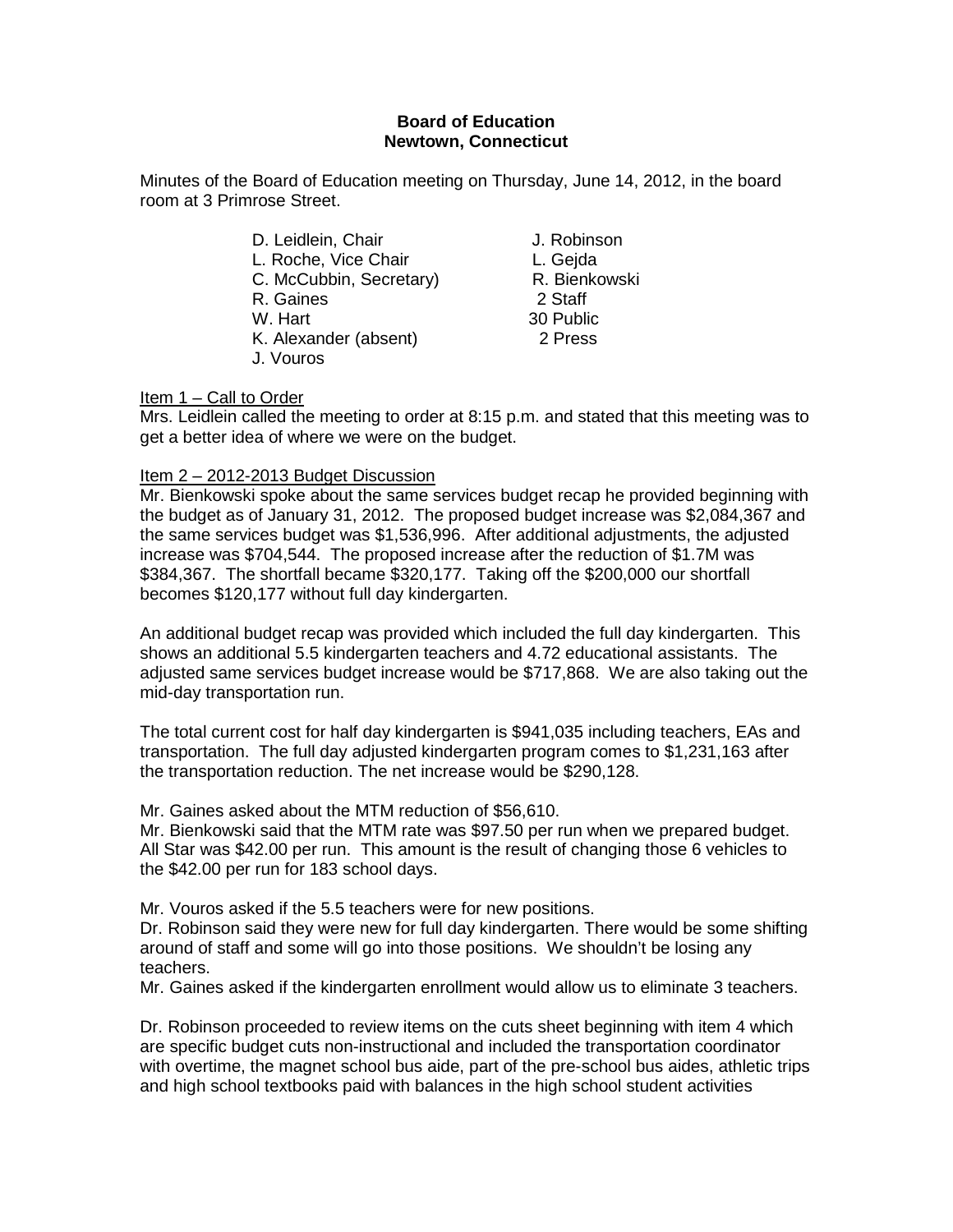Board of Education  $\overline{c}$  -2- Figure 14, 2012

accounts, and the transportation bond which we feel is not necessary now. These total \$168,700 and none will impact programs.

Mrs. Leidlein asked about the Sandy Hook assistant principal to lead teacher. Dr. Robinson believes with lowered enrollment we could move from an assistant principal to a lead teacher for a savings of \$75,245.

Mrs. Roche asked the difference in the two positions.

Dr. Robinson said the assistant principal can help with teacher evaluations. The lead teacher will work in the classroom with students, conference with parents and will teach small group 50% of the time. With Scott Clayton becoming principal in Stamford it creates an opening at the high school. The middle school assistant principal, Kathy Boettner, was interested and will move to that position. The assistant principal at Sandy Hook School will replace her position at the middle school.

Mrs. Leidlein said that brings us to \$243,945 and asked for further reductions. Dr. Robinson stated that watching the enrollment it is possible to eliminate some elementary teachers.

Mr. Hart said there was only a change of 5 students and questioned how we could eliminate teachers.

Dr. Robinson said there are 264 students for kindergarten. We need 3 teachers for Head O'Meadow, 4 for Middle Gate, 4 at Sandy Hook, and 3 at Hawley.

Further reductions could be \$30,700 for high school program reductions, the .2 music position at Sandy Hook for \$21,264 and \$51,760 from instructional supplies. Mr. Bienkowski said we were now at \$516,369.

Mrs. Leidlein stated that we need a .5 hearing-impaired teacher put back into the budget for \$28,628. Dr. Robinson said this was a mandated position.

Mrs. Roche asked where elementary reductions would be made. Dr. Robinson said one  $3^{rd}$  grade at Hawley, a  $2^{nd}$  grade at Sandy Hook, a  $3^{rd}$  grade at Head O'Meadow and a 1<sup>st</sup> grade at Middle Gate.

Mr. Vouros asked about moving the director of music to the classroom.

Dr. Robinson said this would move the current director of music to a teaching position at the high school which would cause us to lose a music teacher. Our most junior teacher at the high school is Jane Matson.

Mr. Gaines asked for more information on the music position changes.

Mr. Vouros referred to the possible elimination of the 2 cluster teachers at Reed. Dr. Robinson said she would not recommend eliminating these teachers because the enrollment is too high.

Mrs. Roche said the middle school moving up ceremony is \$5,000.

Mrs. Leidlein stated that included additional costs besides the cost of using the facility. Dr. Robininson said the cost is \$4,250 for the facility. We need to be able to handle 450 plus students with parents.

Mr. Hart asked about the Sandy Hook and Reed library clerks.